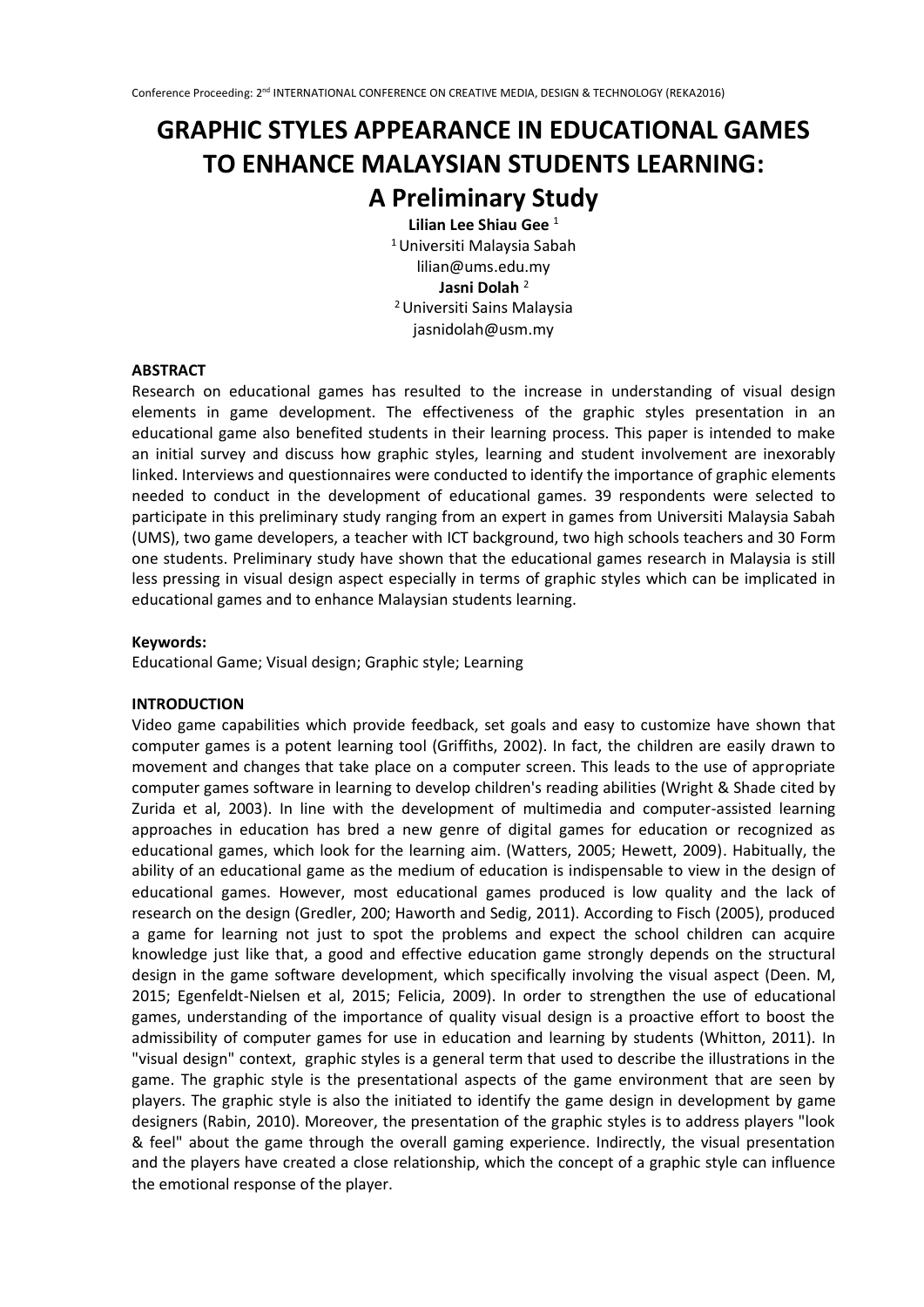In fact, the visual style in video games has changed dramatically, starting with the first arcade video game titled "Computer Space" until now the computer games or game apps. Limitations encountered not preclude the game developers from venturing and experimenting to make visual styles that exist in video games nowadays. McLaughlin et al (2010) and Egenfeldt-Nielsen et al (2015) have found three basic categories of graphic style for visual representation : i) Abstract, ii) Stylized and iii) Realistic. The characteristics styles graphics to be used in video games has been described (see Table 1), comprising a simplified graphic style to a more realistic graphic style.

| <b>Styles</b> | <b>Characteristics</b>                                                                                                                                                                                                                                |
|---------------|-------------------------------------------------------------------------------------------------------------------------------------------------------------------------------------------------------------------------------------------------------|
| Abtract       | Symbolic forms.<br>Reducing the formal quality<br>٠<br>Low in the level of detail<br>$\bullet$<br><b>Flat Shadings</b><br>$\bullet$                                                                                                                   |
| Stylized      | Identifiable forms (unrealistic proportions or<br>juxtapositions of parts)<br>Quality is expressive<br>٠<br>The level of detail can be composed from the lower to<br>$\bullet$<br>higher<br>Shading of curved surfaces or have a texture<br>$\bullet$ |
| Realistic     | Presentation style in photo-realistic modeling accurately<br>the familiar objects.<br>Level of detail is high.<br>Realistic shadow casting, Light movement                                                                                            |

As noted by Gulz and Haake(2006) presentation of graphic style is associated with artistic quality. Thus, the characteristics of each graphic style is determined based on detailed and complex properties of the style that appeal in game. The character in figure 1 refers to the each of the graphic style (shown in Figure 1). Therefore, a realistic representation have a highly detailed and consequently the stylized styles are presented with half a contour drawing, while the cartoon characters with very bare with a few lines is shows the abstract styles.



**Figure 1**. Description of 'Graphic Styles Appearance'.

Based on the figure above has shown that there are various features of graphic style in the game are categorized using different approaches to describe the characters and game environments to enhance immersion player. It also indicates that whether the characteristics graphic style is capable of affecting the players, especially to aid in learning. Rooney (2012) stated that graphical style impact the players to maintain interest and excitement. The visual quality design can influence the cognitive efforts of the students. Through the graphic styles quality , the level of game playable,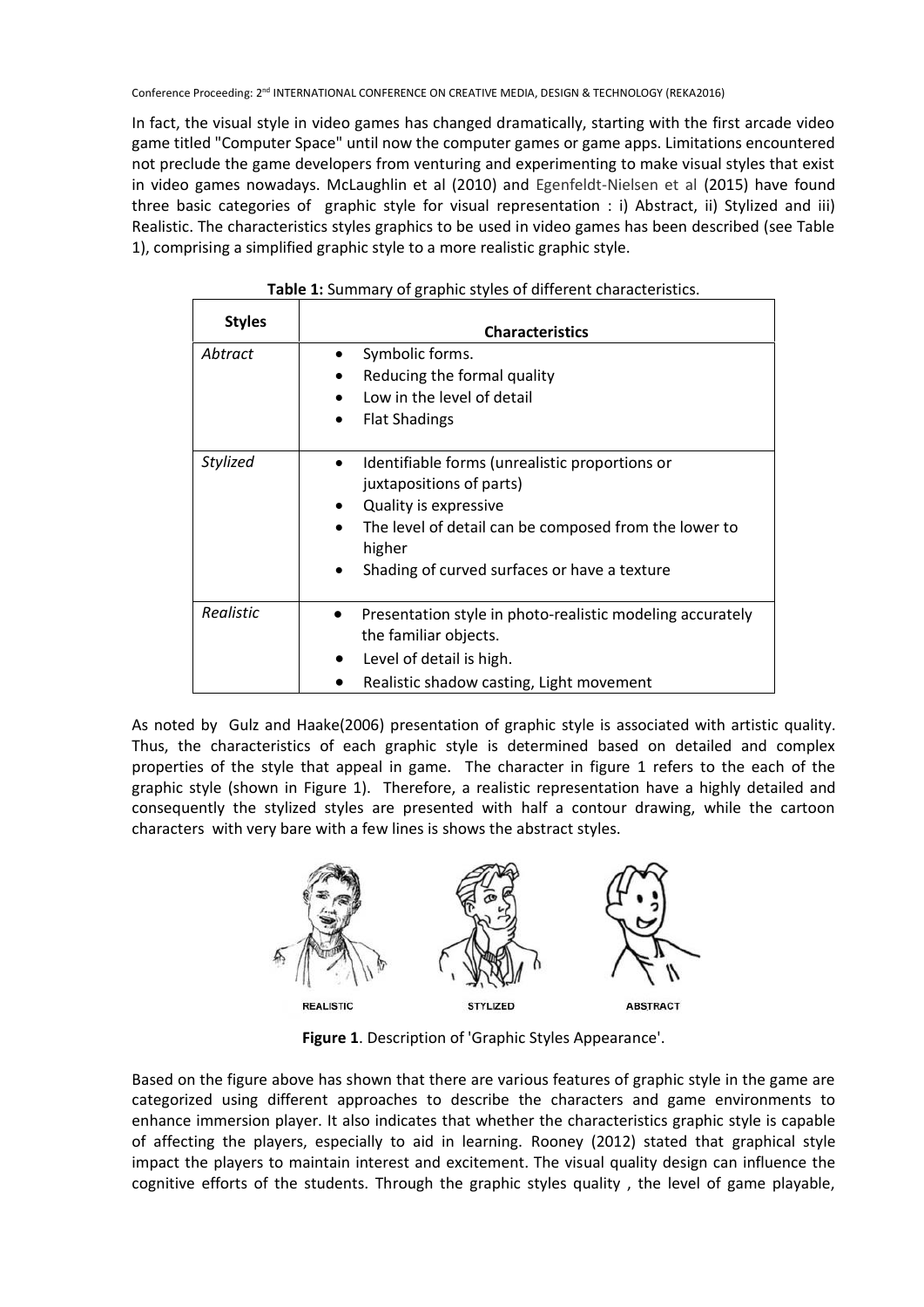usable, and acceptable by the students can boost their skills in the specified learning subjects (Kirsh , 2005). The graphic style is a method to measure the extent of the influence of visual appearance is able to draw the attention and enhance the achievement of learning goals by a player. Therefore, exploring how the graphic style to increase the use of games for learning by the players and give an overview of the way in which the quality of the graphic style can affect the use of educational games is essential. Consequently, the study should be directed by the researcher to portray the potential benefits that can be derived from each graphics style ( Abstract, Stylized and Realistc) specified in the application of learning.

#### **LITERATURE REVIEWS**

Whitton (2011) commented understanding the presentation of graphic styles that are relevant and significant in the game interface is required. Educational games is widely used for various learning subjects due to their ability to improve the attention and motivate students in addition to continuing to raise the learning effectiveness. However, the graphic style to be applied is another challenge that needs to be addressed to improve the performance and potential of educational games to enhance learning among adolescents. Therefore, follow-up with further studies are needed immediately. In Malaysia, the visual design factors is very important in the development and conductivity in educational games to bring support and interest from teens. Consequently, local research should trigger more erudition in the game of education, particularly in the graphic style aspects of the design and effectiveness of educational games among our Malaysian students (Roslina et al,2011;Osman and Bakar, 2012). More research and evidence needed to assess the relationship between the visual presentation of the game, perception and learning. Suitability representative of graphic style in the game interface in the learning context is required, especially a clear concept of the type of graphic style (high or low) can be implemented with a more robust and effective to encourage more students to pursue learning interests (McLaughlin et al, 2010:137; Whitton, 2014)

#### **PROBLEMS STATEMENTS**

An understanding and modification need to be enhanced in the approach to learning the game in accordance with current technological developments. Therefore, the application of learning in an educational game software should be able to draw the attention and concentration of the students first. In an effort to improve the educational game design, visual design is a key aspect that needs to be studied to constitute an interactive educational game. A noticeable difference between educational games and entertainment that is in terms of graphic display (Wilen-Daugenti, 2009:41; Doulamis et al, 2012: 99). The designers should consider how the graphic style in game software should be built. Necessity of players is not emphasized according to game designer or software developer favorite, but based on relevance learning content and player's perception. Thus, the design value of an educational game is determined by a graphic style display to be immersed the students learning experience (Asgari & Kaufman, 2011:534; Rice, 2007:258; Becta, 2006). The key issues need discussions about the representation of the graphic style in game interface, especially a clear conception of the type of style (high or low) to implement effective students learning. However, there is a lack of research findings and only little evidence on the relationship between visual appeal of games with learning and student perceptions (Whitton, 2014:174; Dickey, 2015:1). Hence, localized research is required to trigger more erudition in educational games, especially in the visual design aspect and efficacy of educational games among Malaysian teenager students (Roslina and Azizah, 2009:296)

#### **METHODOLOGY**

The study involved a group of students and a group of respondents comprises of game expert, game developers and teachers. In this paper, the data were gathered through: i) the questionnaire and ii) interviews. The first approach is executed to teenagers aged 13 years old, while the second approach,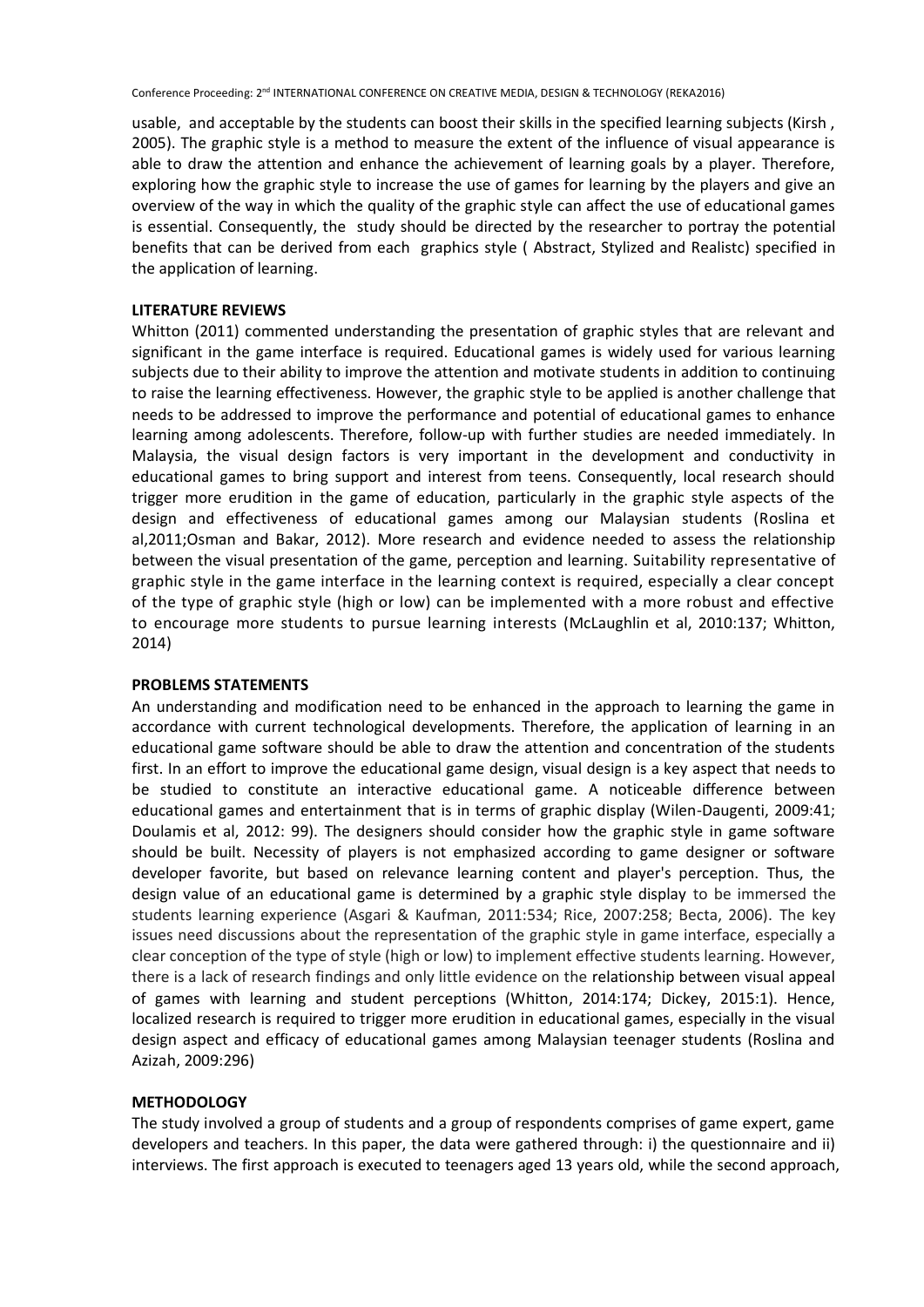which an interview session will be applies to the group of other respondents. A set of questionnaire was constructed and needs to be answered by the Form one students. The respondents are required to mark symbols (√) on squares that provided and write the relevant answers on the straight line. Questionnaires were used to identify a little bit background of the respondents. The purpose of the form was used to pick out the perceptual students' experience of the video games, elements that need to be amended, the appropriateness of educational games and the importance of design components to create educational games. The data obtained from the first method will be analyzed with descriptive statistics. A game expert, a game developers and three high school teachers will participate by conducting an interview session. Each session started with the items available questions and recording will be recorded with the consent of the respondents. 10 question items put forward are intended to identify their perceptions of the game and the importance of the graphic style in the game to a better understanding the experiences of among the teenagers.

## **FINDINGS**

The findings are based on the a literature review and a preliminary investigation through interviews and questionnaires. The results of the initial investigation aimed to confirm the importance of educational games in learning; explains the importance of the graphic style in learning among teenagers; the issues of educational game design and evaluating the overall suitability quality of the graphic style that should implemented in educational games.

## *Interviews*

## *An Expert Researcher in Autism Study*

An expert from the Faculty of Computing and Informatics, UMS emphasized that the usefulness of the educational games is based on well blended combination of aesthetic value, social culture and psychological especially to motivate students to use the educational game. Undeniably, children and teenagers require extensive entertainment in their lives. Thus, the approach, features and style of presentation in the educational games is actually determining the impact of education on the youth. He agreed that the suitability of graphic styles presentation will influence the seriousness of the students to the educational games. Student involvement is basically depends on their motivation by using the right graphic styles in the educational game design. In different stages of the child life, they are starting to have some changes normally when they grow up. The teenier starting to have a different view of aesthetic value because they want to explore and want something that advanced. At this point, understand the key of graphic styles is needed, especially for them at the transition age. Normally, student performance depends on the immersion and motivation. Once motivation and immersion is achieved because of graphic style, then they will gain more knowledge and they retain and enjoy to enhance the progress of the performance. So the representation of the graphic styles will impact on these things. In other words, representation of graphic style is the main factor to impacts motivation and immersion and determine the effectiveness of educational games for enjoyment and student performance. He added representation graphic styles in the educational games is concerned requirement. Game developers and educators need to put a lot extra effort to make sure the aesthetic requirement of the demographic among the Malaysian students. In addition, educational games in Malaysia must be developed in conformity with the graphic style other than entertaining. Suitability graphic style that implements in educational games also needs to be explored following students' perceptions.

## *Game Devloper*

She agreed that a well designed graphic and gameplay is required. For example, a game must select and pick the necessary elements to make the game design is outstanding and captivating. The style of design is very much an influencing criteria to bind and engage the children to the game. Undeniably, the graphic style is the key criteria to commercialize the game. In addition,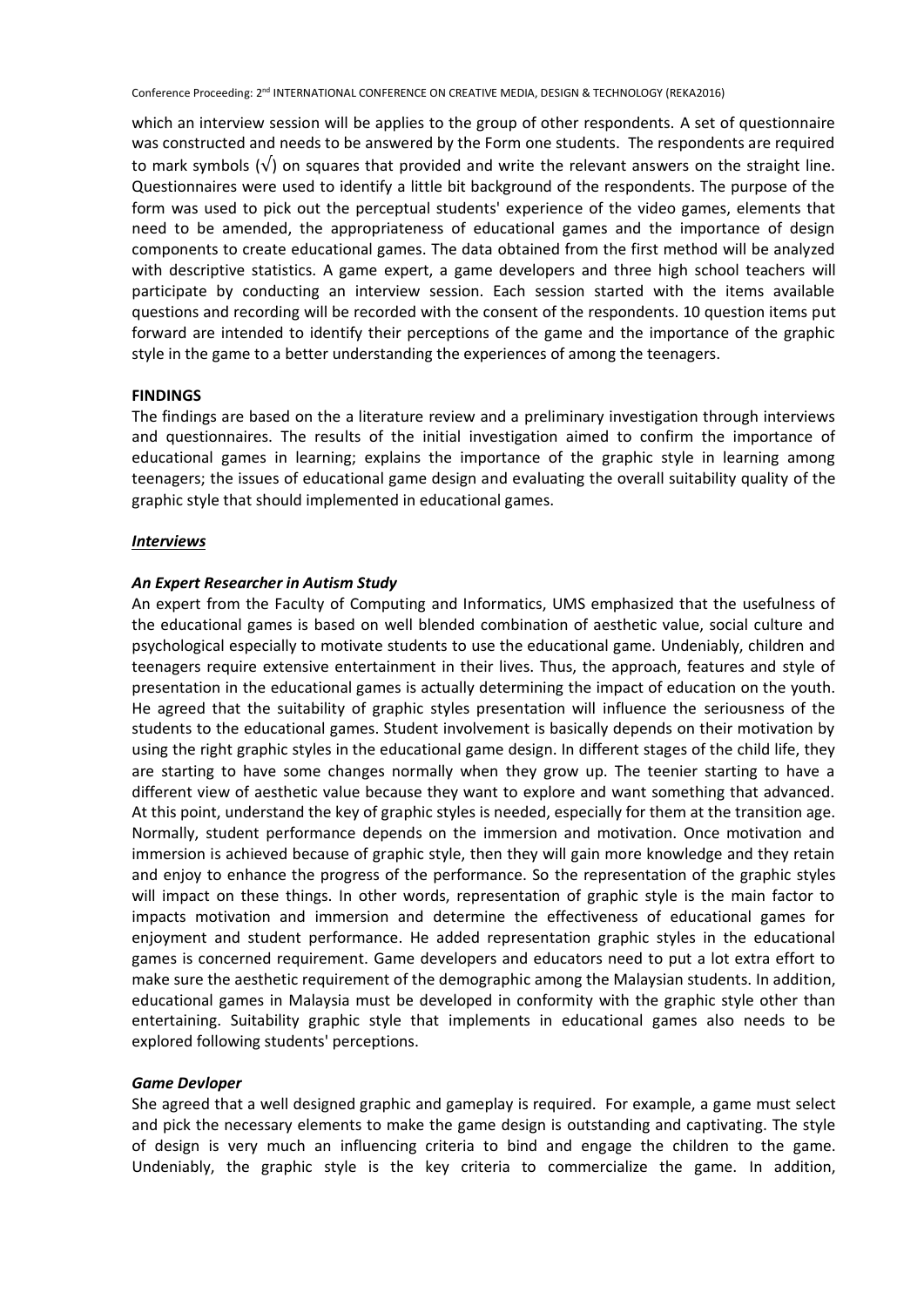understanding the presentation of the style is needed in advance for the successful commercialize the educational game. Back to square one, if the players loose interest due to an unsuitable design style, even a remarkable gameplay is useless. She added that, children are more visual than an adult, thus, understanding graphic style is required the needs of youth at age 13. In fact, Instead a research need be conducted on the level of quality in visual style require to engage a certain age group, Realistic Vs Toon. Hence, identify the average level of design quality needed or good enough to engage a certain age of group, that would cut down the development cost and time. Where the game can be sold at affordable prices.

#### *Teacher with ICT Background*

A teacher who have an ICT background agreed that educational games is important to improve student performance tandem with the technological developments and electronic products. The educational games are no longer foreign to students aged 13 years now.

Nevertheless, making an effective educational games and interactive to the teenagers is an important issue. This is because most of the educational games were still less meet the demand of the students. According to him, the presentation of graphic styles needs to be considered in the construction of educational games compared to the other elements. In particular, presentation graphics are capable effect on students' enjoyment, motivation and immersion. With this, would indirectly increase student' performance and cognition. Hence, the investigation of the suitability graphic styles in the educational games will have an important impact to the students, especially at the prefix stage of adolescence. Furthermore, the facilities and the support provided is still inadequate and must be further diversified. Thus, it is appropriate further investigation should be conducted to maximize the ability of educational games in terms of visual design aspects.

#### *Two Secondary Teachers*

Consistent with the goal provision of education at the 21st century and technology, they agree with the opinion that the educational games can improve children's learning, especially children or adolescents at the age of 13 years. This is because students who form one still entrenched play. Students at this stage need to be exposed in learning approach "learning through play" in order to adapt in the secondary school environment and thus to be able to give a deep impact on their learning strategies when they in the upper secondary level. However, the suitability of educational games in learning in Malaysia is still low level. Research and experiments on the effectiveness of educational games in the classroom need to be further improved particularly for the suits students. They also noted the role of graphics performance in the game have added the details and focusing by students in the teaching process. Accordingly, an appropriate graphic design is very important in order to easily attract the attention of students and motivate students in learning.

## **Questionnaire**

A total of 30 students (14 male and 16 female) was selected as research respondent. The students selected from a local school, which located in Kota Kinabalu. The majority 93.3% of the students like to play video games. This indicates that the video games are no longer unfamiliar to today's teenagers. Table 3.1 shows the percentage of students frequent play video games.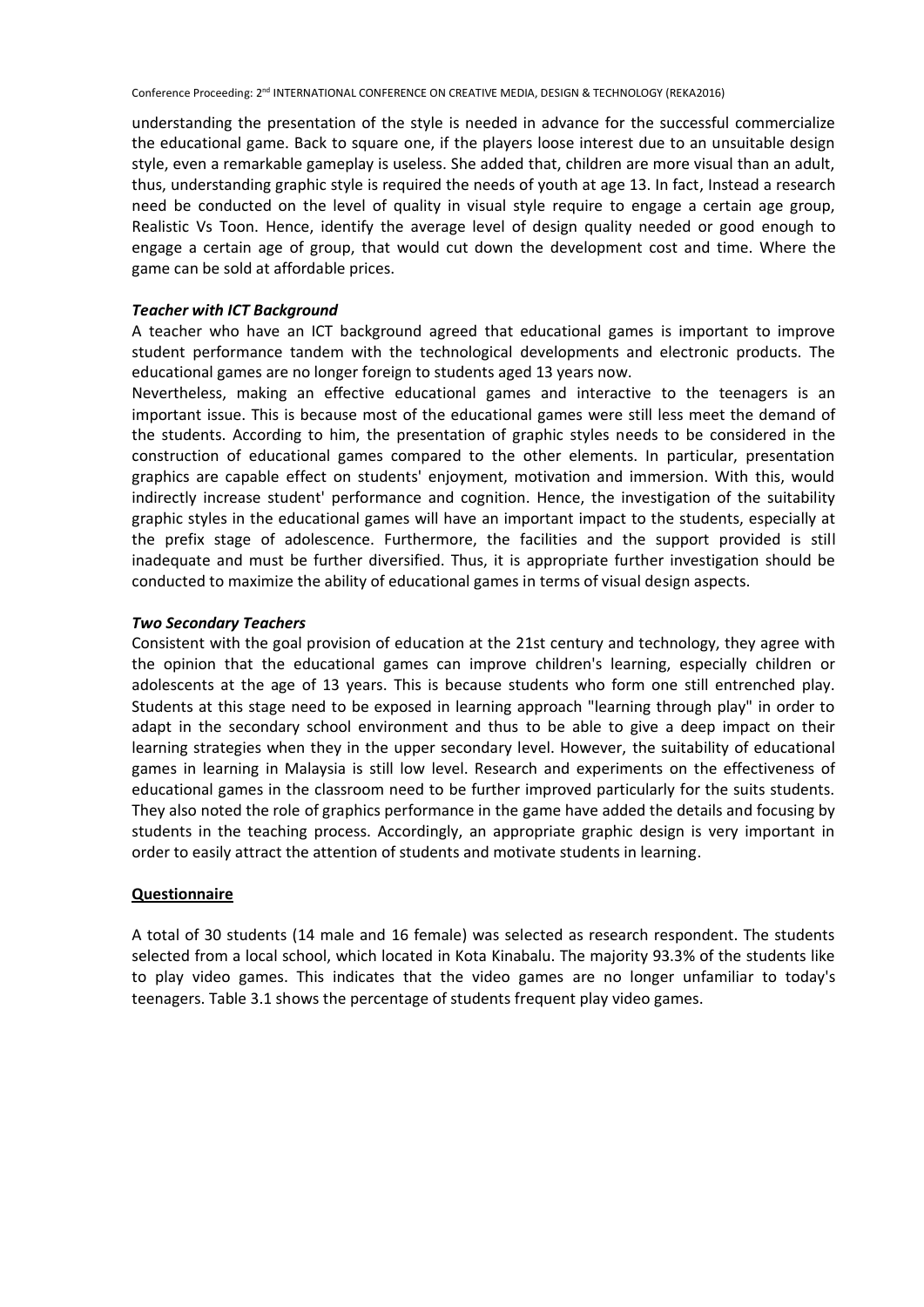| Often play video games | Percentage (%) |
|------------------------|----------------|
| Every day              | 33.3           |
| 3 times a week         | 23.3           |
| 4-6 times a week       | 6.6            |
| Once a week            | 10.0           |
| 2-3 times a month      | 10.0           |
| Once a month           | 16.6           |

#### **Table 3.1 Percentage of students often play video games**.

The result shows that, 33.3% students play video games every day, followed by 23.3% students play 3 times a week, while 16.6% play video games once a month. Based on the data obtained, it was found that 73.3% of students spent approximately 3 hours playing video games.

Table 3.2 shows the percentage of students feel when playing video games, 70.0% of students feel good while executing activities playing computer games. It showed that teenagers feeling happy while playing video games.

| Feel when play game | Percentage (%) |  |
|---------------------|----------------|--|
| Good                | 70.0           |  |
| <b>Bored</b>        | 13.3           |  |
| Very good           | 16.6           |  |
| No skilled          | 0.0            |  |

## **Table 3.2 Percentage of students feel when play video games**.

Although 66.6% of students indicated disagree that video games are educational, as yet more than 70.0% of students also prefer using video games as a tool to learn. Based on the feedback received, the use of educational games has a high potential among the students. Table 3.3 presents the percentage of different types of game played by students. Strategy game (43.3%) is the most popular game among the students, followed by the adventure game (16.6%).

#### **Table 3.3 Percentage of students' choice of game genre.**

| Type of game | Percentage (%) |  |
|--------------|----------------|--|
| Adventure    | 16.6           |  |
| Platform     | 6.6            |  |
| Shooter      | 13.3           |  |
| Sports       | 16.6           |  |
| Strategy     | 43.3           |  |
| Others       | 3.3            |  |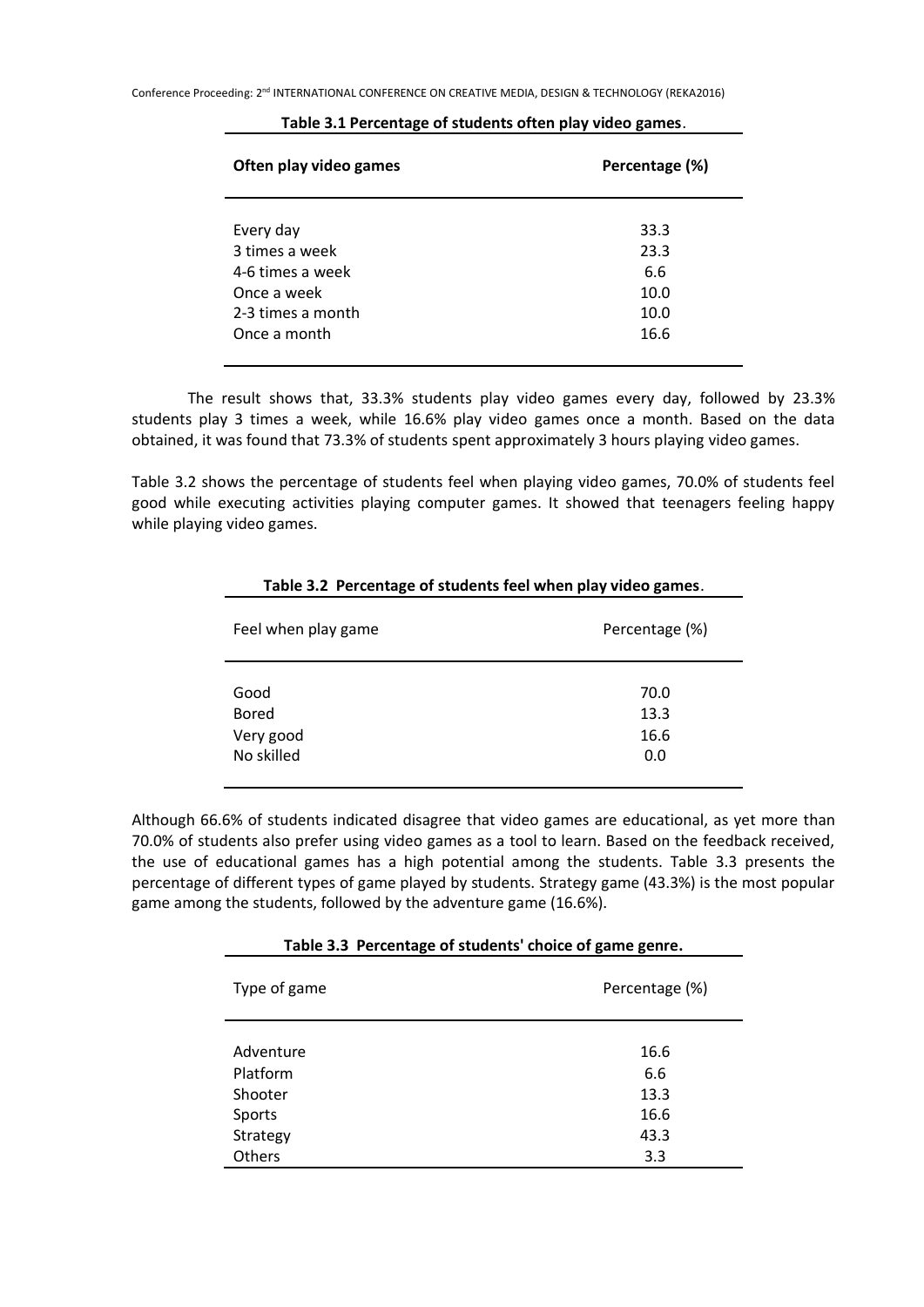Furthermore, 53.3% students clarifies that one of the reasons they like to play video games is the presentation of the graphic, more than 63.3% students concerned with graphic elements in a game. In other word, the graphics have become a key factor for them to choose a game (see Table 3.4)

| Percentage (%)                      |
|-------------------------------------|
| 53.3<br>20.0<br>6.6<br>10.0<br>10.0 |
|                                     |

In terms of educational games, question items 11, 12, 13 and 14 have been presented (see Table 3.5). The findings show 63.3% students answered "Yes" that stated they used to play educational games. More than 76.7% students agreed with the question item 12 that the graphics are applied in educational games seem less attractive. Analysis of question items 13 and 14, have found that 76.6% of students responding "Yes" to express graphic performance in the game will affect their interest. In addition, 80.0% students show that they have an interested in playing educational games in the future.

|                                                                                      | Percentage (%) |      |
|--------------------------------------------------------------------------------------|----------------|------|
|                                                                                      | Yes            | Nο   |
| 11. Have you ever played educational games                                           | 63.3           | 36.6 |
| 12. Do you think that educational games are<br>less satisfactory in design (Graphic) | 66.6           | 33.3 |
| 13. Do the graphics performance in the game<br>will affect your interest             | 76.6           | 23.3 |
| 14. Would you be interested in playing<br>educational games in the future            | 80.0           | 20.O |

## **Table 3.5 Percentage of students' satisfaction of educational game.**

Mathematics does not seem interested by 60.0% overall students. Nevertheless, they (83.3%) have indicated a tendency to agree with the use of educational game to learning math in the future. Table 3.6 presents the element that conditions as important in the educational game education by students. From the results, a sum of 60.0% students is preferred Graphic, followed by 16.6% in Value (mission, tasks and content) and 13% more going to Interactive. The percentage of students' perception about the element need to be addressed in the educational game for learning mathematics are presented in Table 3.7.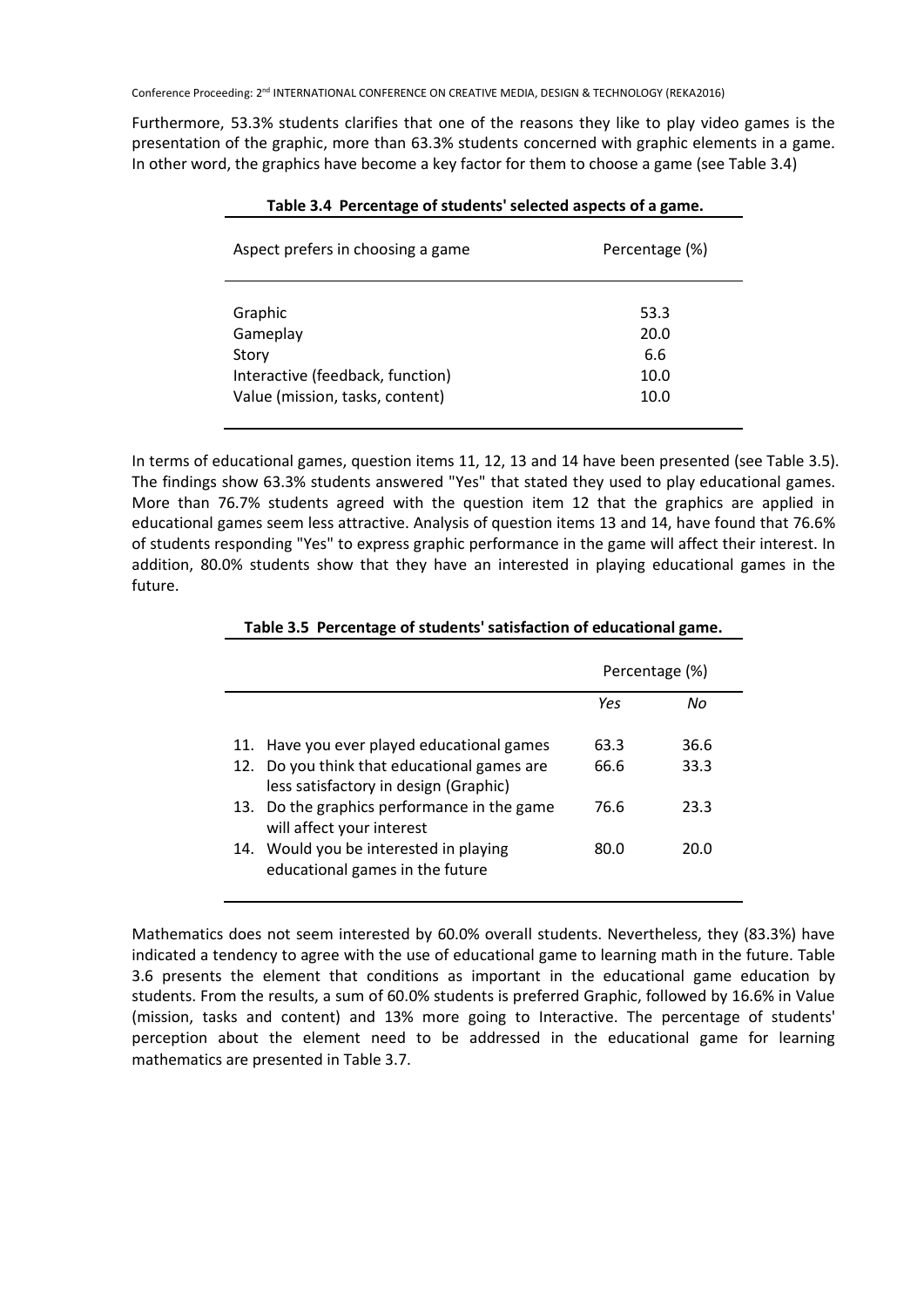| Aspect students play educational games | Percentage (%) |
|----------------------------------------|----------------|
| Graphic                                | 60.0           |
| Gameplay                               | 3.3            |
| Story                                  | 6.6            |
| Interactive (feedback, function)       | 13.3           |
| Value (mission, tasks, content)        | 16.6           |

## **Table 3.6 Percentage aspects would attract students play educational games**

## **Table 3.7 Percentage of important aspects in math educational game by students perception**

| Aspect needed in math educational games | Percentage (%) |
|-----------------------------------------|----------------|
| Graphic                                 | 50.0           |
| Gameplay                                | 10.0           |
| Story                                   | 3.3            |
| Interactive (feedback, function)        | 16.6           |
| Value (mission, tasks, content)         | 20.0           |

On average, the percentage of the graphic element was significantly higher than the gameplay and story, with 50.0% students dominance of graphic appearance, whereas gameplay and story with only 10.0% and 3.3 %. Generally, the findings in both tables have highlighted the fact that the function of graphics in a digital game is important, particularly to develop educational games in the maths subjects. In sum, the preliminary findings are to appraise the: (1) interest of students by the utilization of video games; (2) an understanding of the factors which need to be improved for attracting attention and further learning; (3) Potential of educational games used among teenagers to improve learning (4) the element that needs to be further evolved in the game design in order to raise students motivation and immersion thus increase learning mathematics. Overall, the students have replied positively to prefer using video games as learning tools. The analysis results of the study indicated the concept of decent graphics could increase attention and focus of the teenagers.

## **CONCLUSION**

Consistent with the literature review and feedback from the respondents, this research is needed to explore the influence of graphic styles appearance to enhance Malaysian students motivation and learning process. Extension of this research, a detailed study will be carried out to examined the impact of the graphic style quality on students' performance, enjoyment, knowledge, motivation and immersion. The style of a graphic presentation of the game is also a part of the process of development of educational games. With this continued research, is able to understand the aspects of the graphic style in games design that meet the education context. The ability to understand the use of quality visual design can help designers determine the priority of the design and selection of different graphic styles to suit the learning.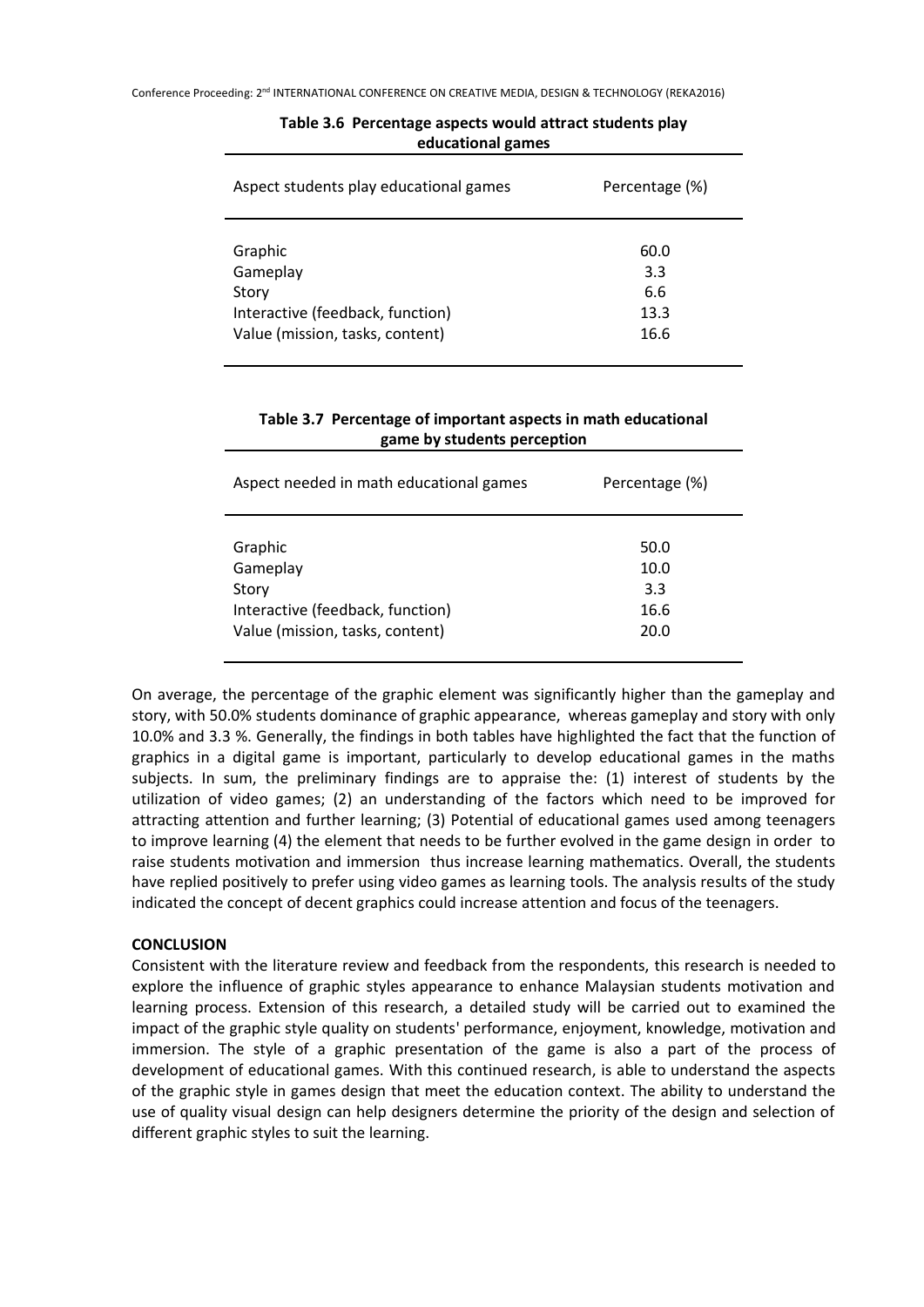#### **ACKNOWLEDGEMENTS**

A debt of gratitude and grateful for the experts, game developers, teachers and students for their encouraging feedback. Thanks to all the people and organizations that participated in this study.

## **REFERENCES**

- Asgari, M and Kaufman, D. (2011). Motivation, Learning, and Game Design. In Klinger, K. (Ed.s), Gaming and Simulations: Concepts, Methodologies, Tools, and Applications. Vol 1. (pp . 528 - 543). Information Science Reference. IGI Global.
- BECTA. (2006). Engagement and motivation in games development processes. Coventry, UK: BECTA. Retrieved from http://www.freewebs.com/ pamsgamelearning/BECTAgames.pdf
- Deen, M. 2015. G.A.M.E Games Autonomy Motivation & Education. Eindhoven University of Technology Library. ISBN: 978-90-386-3776-1
- Dickey, M.(2015). Aesthetics and Design for Game-Based Learning. Routledge. Taylor & Francis.
- Doulamis,A. Liarokapis, F. , Petridis,P. and Miaoulis, G. (2012). Serious Games for Cultural Applications. In Plemenos, D and Miaoulis, G.(Ed.), Intelligent Computer Graphics 2011 (pp. 97-116). Springer-VerlagBerlin Heidelberg.
- Egenfeldt-Nielsen. S, Heide Smith.J & Tosca. P.S. 2015. Understanding Video Games: The Essential Introduction. (Second Edition). United Kingdom. Routledge, Taylor & Francis Group.
- Felicia, P.(2009). Digital Games in schools: A handbook for teacher complements .Belgium. European Schoolnet EUN Partnership AISBL.
- Fisch.S.M .(2005). Making Educational Computer Games "Educational". IDC'05 Proceeedings of the 2005 Conference on Interaction Design and Children (pp56-61). ACM New York, USA
- Gredler, M. E. (200). Games and simulations and their relationships to learning. In D. H. Jonassen (Ed.), Handbook of research for educational communications and technology (2nd ed., pp. 571-82). Mahwah, NJ: Lawrence Erlbaum Associates.
- Griffiths, M. (2002). The Educational Benefits of Videogames. Education and Health. Vol.20. No.3. (pp. 47-51). http://www.sheu.org.uk/pubs/eh203mg.pdf.
- Gulz, A. & Haake, M. (2006). Visual design of virtual pedagogical agents: naturalism versus stylization in static appearance. *Int. Design and Engagability Conference @ NordiCHI 2006 (iDec3)*, October 14-18, Oslo, Norway. www.lucs.lu.se/wpcontent/uploads/.../gulz\_haake\_conf-paper\_2006.pdf
- Haworth, R., and Sedig, K. (2011). The importance of design for educational games. In A. Méndez-Vilas (Ed.), Education in a technological world: Communicating current and emerging research and technological efforts (pp. 518-522). Badajoz, Spain: Formatex Research Center.
- Hewett, S. (2009). Using Video Games to Improve Literacy Levels of Males. In Leo, T. & Subramaniam, R. (Eds) Handbook of research on New Media Literacy at the K-12